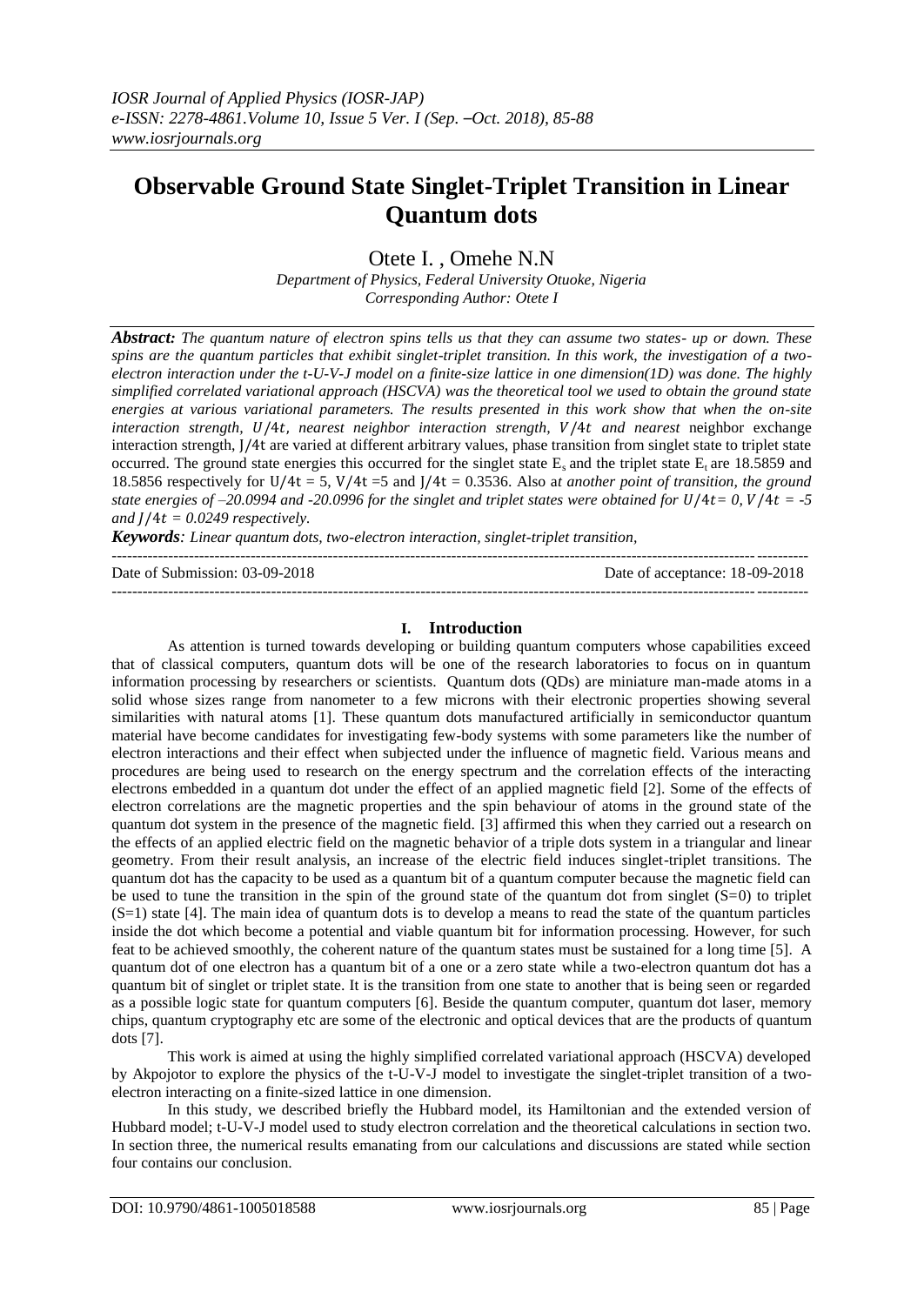### **Theoretical Model and Calculations**

In solid state physics, there is always a strong correlation when a given lattice site which contains an electron feels the presence of another electron that is located at different lattice site. This interaction (Coulomb interaction) is brought about by the presence of spin and charge between them. In as much as this interaction or relationship exists, the electron are said to be correlated [8].The Hubbard model is given as an approximate means of describing the transition between conducting and insulating systems. The insulating, magnetic and novel superconducting phenomenon in a solid which result from the interactions between electrons is understood with the insight the Hubbard model offers. This model is the simplest model for interacting particles in a lattice. The kinetic term that describes the hopping or itinerant (tunneling) tendency of electrons represented by the letter **t** in the Hamiltonian. This hopping term describes the creation of electrons of spin $\sigma$  on site i and its annihilation on site j (or vice-versa). The symbol  $\lt i j$  >point to the fact that hopping is permitted only between two sites which are adjacent. The second term which is the potential, consist of an on-site coulombic interaction represented by the letter **u**. This is the potential energy arising from the charges on the electrons. The final term represents the chemical potential which controls the filling [9]. The Hamiltonian is given by:

 $H_H = -t \Big[ \sum_{\langle i,j \rangle \sigma} C_{i\sigma}^+ C_{j\sigma} + H.C \Big] + U \sum_i n_{i\uparrow} n_{i\downarrow} - U \sum_i n_{i\uparrow} n_{i\downarrow}$  (1) Following the limitation observed in the Hubbard model, it becomes imperative to use the extended version of

the Hubbard model, the t-U-V-J which emanated from the t-U-J model by including the nearest neighbour Coulombic interaction V. The t-U-V-J according to Akpojotor [6] is given by:

$$
H = -t\left[\sum_{\langle i,j\rangle} C_{i\sigma}^+ C_{j\sigma} + H.c.\right] + U\sum_i n_{i\uparrow} n_{i\downarrow} + V\sum_{\langle i,j\rangle} n_i n_j + J\sum_{\langle i,j\rangle\sigma,\sigma\sigma} C_{i\sigma}^+ C_{i\sigma}^+ C_{i\sigma}^+ C_{i\sigma}^+ C_{j\sigma} \tag{2}
$$

In equation (2), the hopping term in the Hamiltonian is denoted by the letter t the on-site Coulombic interaction is the **U** term, the nearest neighbor (NN) interaction term is **V** and the nearest neighbor exchange term is **J.**

In investigating the singlet-triplet transitions in a two-electron quantum dots, we will obtain the expression for the ground state energy and correlated variational wave function of both the singlet and triplet states.

Following the work of [10], who formulated the correlated variational approach (CVA), the trial wave function according to Chen and Mei is:

 $/\psi$  > =  $\sum_{i}^{n} X_{jj} / i \uparrow, i \downarrow$  +  $\sum_{i,j}^{n} X_{j_{i-j/}} [i \uparrow, j \downarrow$  -  $/i \downarrow, j \uparrow$  >  $] + \sum_{i=j}^{n} Y_{j_{ij/}} [j \uparrow, j \uparrow$ , (3) where  $\lt i, j$  >stands for only nearest neighbour interactions equation (3) is the exact ground state wave function. [6] developed a highly simplified formulation of the correlated variational approach (CVA) of equation (3). The equation is:

$$
H_{L_{CR}L_{R}}[R_{L_{CR}}] = \left[ E_{\delta L_{CR}L_{R}} - 4\left(\frac{U}{4t}\right)_{\delta_{0}L_{CR}\delta_{0}L_{R}\delta_{RX}} - 4\left\{ \left(\frac{V}{4t}\right) + \left(\frac{J}{4t}\right) \right\}_{\delta_{1}L_{CR}\delta_{1}L_{R}\delta_{RX}} + 2T_{L_{CR}L_{R}\delta_{RX}} - 4\left\{ \left(\frac{V}{4t}\right) + \left(\frac{J}{4t}\right) \right\}_{\delta_{1}L_{CR}\delta_{1}L_{R}\delta_{RY}} - 4T_{L_{CR}L_{R}\delta_{RY}} \right]
$$

Equation (4) is a general matrix equation valid for both singlet and triplet states of two-electron interaction on any lattice size in all the three dimensions. With two-electron interaction on two sites of a linear quantum dot, our analytical calculations with equation (4) yields  $3\times$  3matrix form seen as equation (5)

$$
\begin{bmatrix} E - 4(U/4t) & 2 & 0 \ 2 & E - 4(V/4t) - 4(J/4t) & 0 \ 0 & 0 & E - 4(V/4t) + 4(J/4t) \end{bmatrix} \begin{bmatrix} X_0 \\ X_1 \\ Y_1 \end{bmatrix} = \begin{bmatrix} 0 \\ 0 \\ 0 \end{bmatrix}
$$

where U/4t is the on-site interaction strength, V/4t is the NN inter-site interaction strength and J/4t is the NN interaction strength

#### **II. Results and Discussions**

The two graphs of figure 1 and 2 plotted from tables 1 and 2 show the behavior of the singlet and triplet states and their point of transitions,  $T_p$  when the on-site interaction strenght,  $U/4t$ , nearest neighbour interaction interaction strength,  $V/4t$  and nearest neighbour exchange interaction strength,  $J/4t$  are varied respectively. From table 1, taking an arbitrary values of  $J/4t = -0.5000$  to 0.3530 for fixed values of  $U/4t$  and  $V/4t = 5$ , the

.

(4)

(5)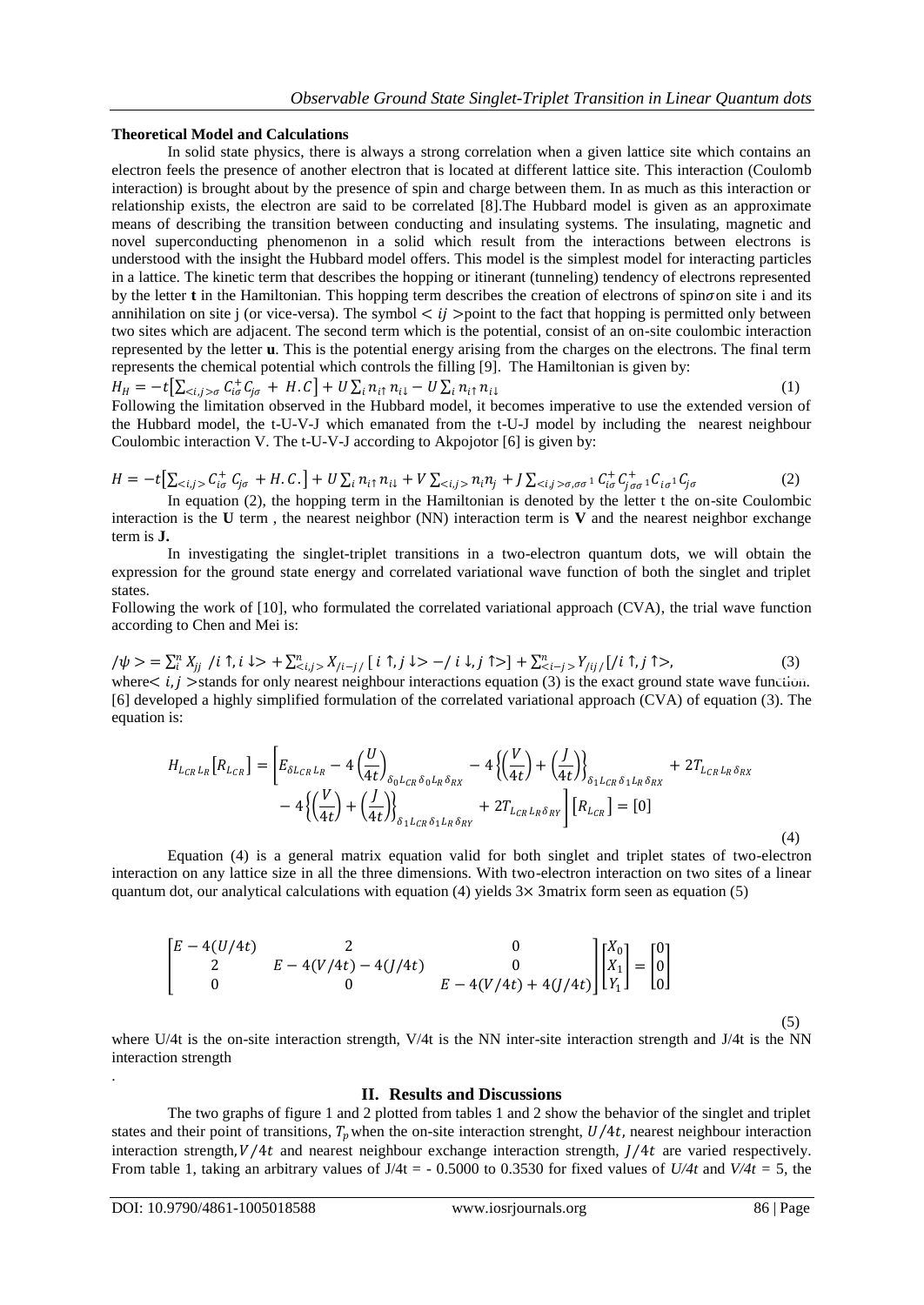system assumes a singlet state and its ground state energy is the lowest energy of the singlet state, E. That is, at any value of J/4t less than 0.3536, the spins in the quantum dots will anti-align so that the system will read singlet state, ↑↓. This singlet state continues as the values of *J/4t* are increased positively until when J/4t=0.3536. At J/4t=0.3536, there was a transition from singlet state to triplet state. The triplet state which is 18.5856 provides the lowest ground state energy of the system as against 18.5859 of the singlet state as could be seen in table 1.

It is also observed from table 2 that when  $U/4t=0$  and  $V/4t=$  -5 and varying/ $/4t=$  - 0.5000 to 0.0240, the singlet state persist until when the value of  $J/4t = 0.0249$ . It is at this value that the system transit to a triplet state. The ground state energies where this occurred for both the singlet state and the triplet state are  $-20.0994$ and-20.0996 respectively. We observed on generally note from the graphs, that as the value of *J/4t* is increased, the lowest energy of the singlet state continues to increase while that of the triplet state decreases.



**Figure 1:** The graph when U/4t= V/4t=5



**Figure 2:** The graph when  $U/4t = 0$   $V/4t = 5$ 

For the variational parameters, it is observed that for the singlet states  $(X_0 \text{ and } X_1)$ , they have non-zero values, while that of the triplet state  $(Y_1)$  have zeroes. The point of intersection is the transition point. From the graphs, the blue line that rises from left to right represents the ground state energy of the singlet states while the green line that slopes down from left to right represents the ground state energy of the triplet states.

We present the tables showing the ground state energies atvarious transition points,  $T_p$  for the singlet and triplet states for two-electron interaction on 2 sites under one dimension.

| NN.<br>Exchange         | Lowest Energy  | Lowest Energy  | <b>Variational Parameters</b> |           |              |  |  |  |
|-------------------------|----------------|----------------|-------------------------------|-----------|--------------|--|--|--|
| Strength<br>Interaction | Singlet<br>for | Triplet<br>for | $X_{\alpha}$                  | $X_1$     | $Y_1$        |  |  |  |
| J/4t                    | States E.      | States $E_t$   |                               |           |              |  |  |  |
| When $U/4t = V/4t = 5$  |                |                |                               |           |              |  |  |  |
| $-0.5000$               | 16.7639        | 22.0000        | 0.5257                        | 0.8507    | $\mathbf{0}$ |  |  |  |
| $-0.2000$               | 17.5604        | 20.8000        | 0.6340                        | 0.7733    | $\mathbf{0}$ |  |  |  |
| $-0.1000$               | 17.7900        | 20.4000        | 0.6710                        | 0.7415    | $\mathbf{0}$ |  |  |  |
| 0.000                   | 18.0000        | 20.000         | 0.7071                        | 0.7071    | $\mathbf{0}$ |  |  |  |
| 0.0500                  | 18.0975        | 19.8000        | $-0.7246$                     | $-0.6892$ | $\Omega$     |  |  |  |
| 0.3530                  | 18.5850        | 18.5880        | $-0.8164$                     | $-0.5776$ | $\Omega$     |  |  |  |
| 0.3536                  | 18.5859        | 18.5856        | 0.000                         | 0.0000    |              |  |  |  |
| 0.3548                  | 18.5875        | 18.5808        | 0.0000                        | 0.0000    | 1            |  |  |  |
| 0.4000                  | 18.6459        | 18.4000        | 0.0000                        | 0.0000    | 1            |  |  |  |
| 0.5000                  | 18.7639        | 18.0000        | 0.0000                        | 0.0000    |              |  |  |  |
| 1.0000                  | 19.1716        | 16.0000        | 0.0000                        | 0.0000    |              |  |  |  |
| 2.0000                  | 19.5279        | 12.0000        | 0.0000                        | 0.0000    |              |  |  |  |
| 2.500                   | 19.6148        | 10.0000        | 0.0000                        | 0.0000    | 1            |  |  |  |
| 4.0000                  | 19.7538        | 4.0000         | 0.0000                        | 0.0000    | 1            |  |  |  |

**Table 1:** The singlet state